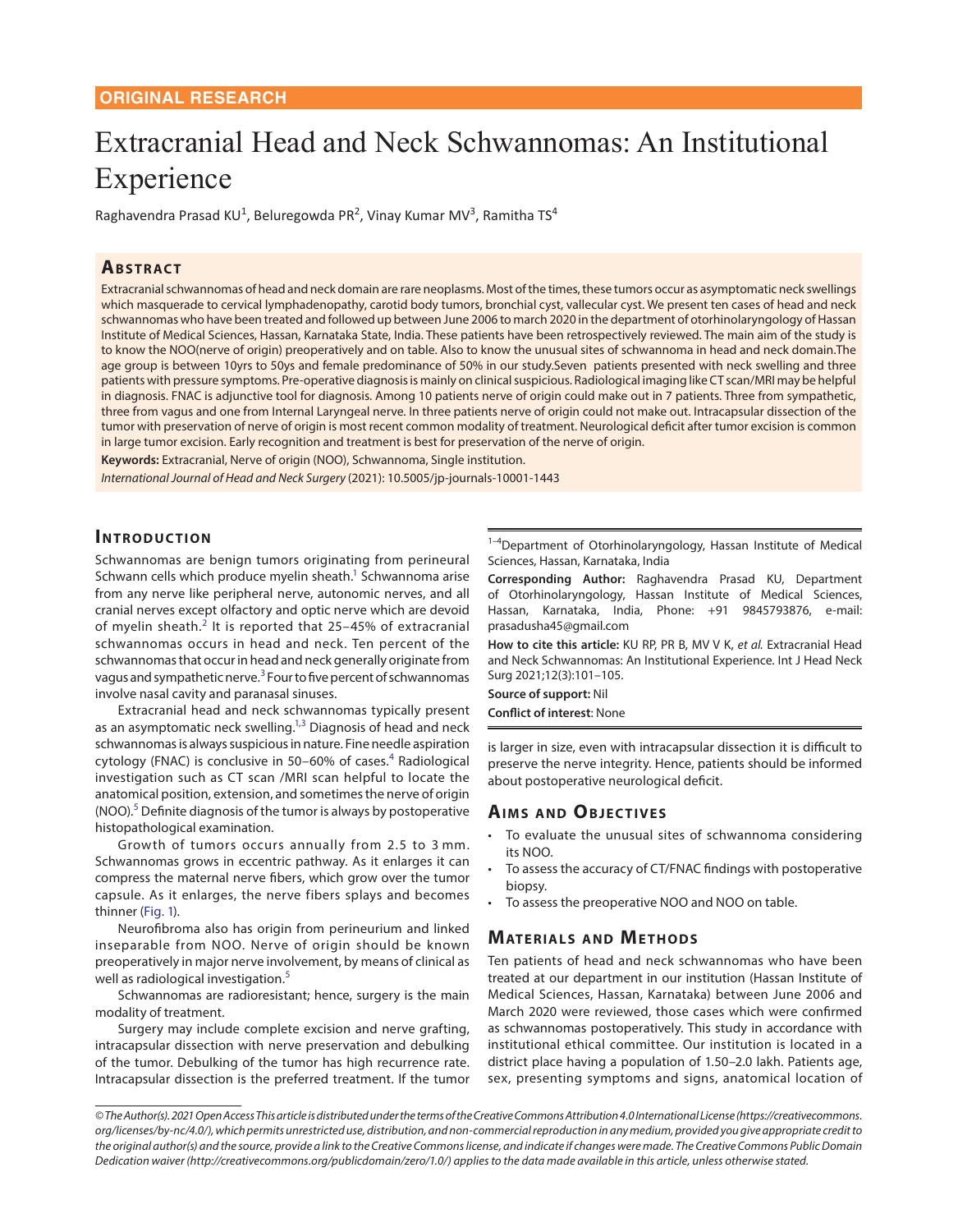

<span id="page-1-0"></span>**[Figs 1A and B:](#page-0-0)** Presentation of schwannoma and neurofibroma: (A) Schwannoma within nerve; (B) Neurofibroma within nerve

| Pattient no.   | Age (years) | Sex | Presenting signs and symptoms                                                                                            |
|----------------|-------------|-----|--------------------------------------------------------------------------------------------------------------------------|
|                | 20          | F   | Foreign body sensation throat, left posterior part of tonsils pushed medially: 3 months<br>No external obvious swellings |
| $\overline{2}$ | 10          |     | Asymptomatic neck swelling left upper part of neck: 6 months                                                             |
| 3              | 40          |     | Asymptomatic neck swelling right upper part of neck: 6 months                                                            |
| 4              | 20          | F.  | Asymptomatic swelling left upper part of neck $7 \times 4$ cm extending up to the level of hyoid bone: 2 years           |
| 5              | 40          | M   | Asymptomatic swelling right upper part of neck: 2 years                                                                  |
| 6              | 36          | M   | Asymptomatic swelling left upper part of neck below mandible: 2 years                                                    |
|                | 50          | M   | Left nasal obstruction: 3 months<br>Mass in left nasal cavity: 3 months                                                  |
| 8              |             | M   | Asymptomatic swelling left posterior triangle neck–middle part: 2 months                                                 |
| 9              | 18          | F.  | Dysphagia, progressive dyspnoea, snoring, mass in larynx: 6 months                                                       |
| 10             | 35          | M   | Asymptomatic neck swelling right upper part of neck below mandible: 5 years                                              |

<span id="page-1-1"></span>**[Table 1:](#page-1-2)** Age, sex, and presenting signs and symptoms

*Notes*: Age distribution: 10–50 yrs; Asymptomatic swelling: 7; Female:Male 5:5; Obstructive symptoms: 3

the tumor, investigation modality, surgical approach, operative findings, histopathological examination of tumor, and outcome after surgery data had been collected.

The presence of antoni A or B indicates histologic pattern to confirm schwannomas. The absence of nuclear pleomorphism, mitosis, and invasiveness noted to mainly rule out metastatic pattern. Sometimes myxoid, cystic degeneration were noted in long-standing schwannoma cases.

#### **RESULTS**

Ten patients of head and neck were identified. The study population consist of five women and five men, with an average age of 28 years (range 10– 50 years). Usual age at presentation is from 30 to 50 years except in one case in extreme age of 10 years, which is a rare occurrence. All had solitary schwannomas and none of them were from neurofibromas.

Seven patients presented with asymptomatic neck swellings and three patients with symptoms of blood pressure such as nasal obstruction, foreign body sensation, respiratory distress, and dysphagia. Out of ten patients one presented with dysphagia, dyspnoea, and snoring with no neck swelling. That patient was diagnosed as having laryngeal schwannoma.

<span id="page-1-2"></span>[Table 1](#page-1-1) shows epidemiological data, clinical features, and duration of symptoms. Out of ten patients, preoperative diagnosis of nerve sheath tumor was made in in only one patient because of the previous experience. Two patients were diagnosed as having cervical lymphadenopathy, one patient with parapharyngeal tumor, one patient with carotid body tumor and nasal fibroma, and one patient with vallecular cyst. Only one patient was clinically diagnosed as having nerve sheath tumor (10%).

All patients except one undergone CT scan as the radiological investigation. CT scan was not been done to one patient because of excision biopsy for reactive lymphadenopathy. FNAC was done to nine patients which identified as nerve sheath tumor in five patients. Patient number nine which presented as mass in the supraglottic area undergone incisional biopsy after tracheostomy. Incision biopsy came as schwannoma.

<span id="page-1-3"></span>[Table 2](#page-2-0) shows early diagnosis and investigations. Out of 10 cases, NOO can be made out in 6 cases by radiological examination. Nerve of origin is mainly in three vagus and three sympathetic chain. In one case which is laryngeal schwannoma, NOO could be internal laryngeal nerve. In other three cases NOO could not be revealed. [Figure 2](#page-3-0) shows dissection of the sympathetic schwannoma.

<span id="page-1-4"></span>Vagus or sympathetic nerve of origin is mainly differentiated by the displacement of carotid and Internal Jugular Vein by the tumor. Tumors arising from vagus nerve, displace internal jugular vein laterally and carotid artery medially and tumor arising from sympathetic nerve displace internal jugular vein and carotid artery anterolaterally. CT scan of the patient number 4 in which tumor displaced both carotid artery and jugular vein anterolaterally without separating them.

In all cases, the tumor was completely resected surgically by intracapsular dissection. The approach to the surgery is mainly by

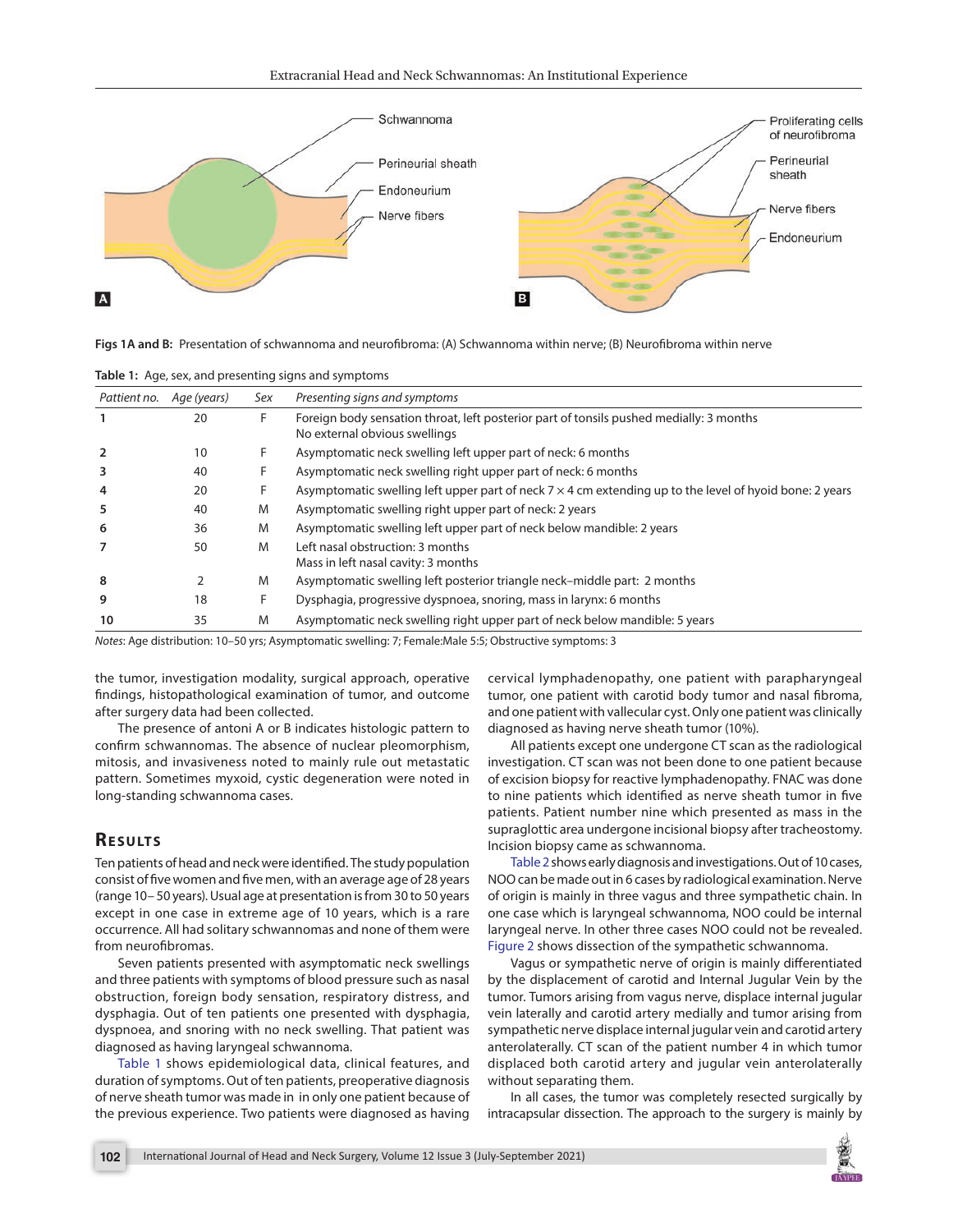| Patient no     | Initial diagnosis                 | Investigation                                                                                                                                                                                                                                        |
|----------------|-----------------------------------|------------------------------------------------------------------------------------------------------------------------------------------------------------------------------------------------------------------------------------------------------|
| 1              | Parapharyngeal tumor<br>left side | CT scan neck (plain and contrast): $4 \times 2$ cm oval shaped nonenhanced mass in the poststyloid<br>compartment.<br>FNAC (oral): spindle cell neoplasm                                                                                             |
| $\overline{2}$ | Left cervical<br>lymphadenopathy  | CT scan neck: $3.5 \times 2.6 \times 4.2$ cm soft tissue mass suprahyoid level pushed carotid and IJV<br>anterolaterally.<br>FNAC: spindle cell neoplasm                                                                                             |
| 3              | Right carotid body<br>tumor       | CT scan neck (plain and contrast): heterogeneous mass seen right anterior triangle pushing carotid<br>artery anterolateral and pharynx medially.<br>FNAC: cervical lymphadenopathy                                                                   |
| 4              |                                   | Left nerve sheath tumor CT scan neck (plain and contrast): well-defined hypoattenuated mass at left cervical spine measuring<br>$6 \times 4.8$ cm displacing IJV carotid artery anterolaterally and pharynx medially.<br>FNAC: spindle cell neoplasm |
| 5              | Left cervical<br>lymphadenopathy  | CECT Neck: A well-defined heterogeneous soft tissue mass measuring about 5 cm $\times$ 3 cm, carotid<br>artery anteromedially, and IJV anterolaterally.<br>FNAC: reactive cervical lymphadenopathy                                                   |
| 6              | Left submandibular<br>tumor       | CECT: well-defined poststyloid parapharyngeal area pushing carotid anteromedially and IJV<br>anterolaterally.<br>FNAC: spindle cell neoplasm                                                                                                         |
| 7              | Left nasal soft tissue<br>mass    | CECT: homogenous smooth soft tissue mass seen left nasal cavity at nasal vestibule.<br>FNAC: fibromyoma                                                                                                                                              |
| 8              | Left cervical<br>lymphadenopathy  | FNAC: reactive cervical lymphadenopathy<br>Excisional biopsy: spindle cell neoplasm                                                                                                                                                                  |
| 9              | Vallecular cyst                   | CECT: solid cystic lesion noted left paraglottic space extending up to the vallecula.<br>Incisional biopsy after tracheostomy shows schwannoma<br>Laryngeal schwannoma                                                                               |
| 10             | Right nerve sheath<br>tumor       | CECT: homogeneous smooth soft tissue mass which pushes the carotid artery and IJV anterolaterally.<br>FNAC spindle cell neoplasm                                                                                                                     |

#### <span id="page-2-0"></span>**[Table 2:](#page-1-3)** Initial diagnosis and investigations

*Note*: Inference: FNAC showed conclusive diagnosis in 5 of 10 cases (50%)

|  |  |  |  | <b>Table 3:</b> Nerve of origin, treatment, and follow-up |  |  |  |  |
|--|--|--|--|-----------------------------------------------------------|--|--|--|--|
|--|--|--|--|-----------------------------------------------------------|--|--|--|--|

| Patient |                                |                                                                                                       |
|---------|--------------------------------|-------------------------------------------------------------------------------------------------------|
| no      | Nerve of origin                | Treatment and follow-up                                                                               |
| 1       | Not known                      | Complete excision, no neurological deficit<br>4 years follow-up                                       |
| 2       | Sympathetic<br>chain           | Complete excision, no neurological deficit<br>4 years follow-up                                       |
| 3       | Sympathetic<br>chain           | Complete excision, no neurological deficit<br>3 years follow-up                                       |
| 4       | Sympathetic<br>chain           | Complete excision, no neurological deficit<br>follow-up: 3years                                       |
| 5       | Vagus nerve                    | Complete excision, left vocal cord palsy<br>follow-up: 2 years                                        |
| 6       | Vagus nerve                    | Complete excision, no neurological deficit<br>follow-up: 2 years                                      |
| 7       | Not known                      | Complete excision, no neurological deficit<br>follow-up: 2 years                                      |
| 8       | Not known                      | Complete excision, no neurological deficit<br>follow-up: 1 year, 6 months, and follow-up<br>continued |
| 9       | Internal<br>laryngeal<br>nerve | Complete excision, no neurological deficit<br>follow-up 1 year and follow-up continued                |
| 10      | Vagus nerve                    | Complete excision, no neurological deficit<br>Follow up: 3 months and follow-up<br>continued          |

*Note*: Nerve of origin: 3 sympathetic chain, 3 vagus and 1 internal laryngeal nerve and 3 not known

transverse cervical approach except in two cases. In patient no. 7 tumor was excised through anterior rhinoscopy. In patient no. 9 suprahyoid pharyngotomy was done and excised the laryngeal schwannoma. Table 3 shows the NOO and postoperative nerve of deficit.

In our case series, there were no neurological deficit except in one patient who developed left vocal cord palsy even after intracapsular dissection and nerve fascicles grafting. This patient is on follow-up for a period of 2 years. Patient no. 9, who underwent suprahyoid pharyngotomy, had Ryle's tube feeding for 8 days and tracheostomy tube for 5 days. Laryngeal edema persisted for 4 weeks. Then on laryngoscopy examination, function of both vocal cords were normal. None of the patients had neurological deficit of cervical sympathetic chain. None of the patient had recurrence or features of malignancy.

#### **Discussion**

<span id="page-2-3"></span><span id="page-2-2"></span>Schwannomas was first identified by Virchow in 1908 and later reported by Vercoy in 1910.<sup>[6](#page-4-5)</sup> Neurogenic tumors of head and neck arise from neural crest cells which differentiate into nerve sheath cells and sympathoblast. Schwannomas and neurofibromas arise from schwann cells. $^7$  $^7$  Schwannomas arises exclusively from schwann cells, while neurofibroma comprises a mixture of three cells schwann cells, perineural cells, and perineural fibroblasts. Hence neurofibromas are inseparable from NOO.<sup>[8](#page-4-7)</sup>

<span id="page-2-5"></span><span id="page-2-4"></span><span id="page-2-1"></span>Head and neck schwannomas always present as lateral neck swelling, and rarely they present with symptoms of pressure.<sup>[9](#page-4-8)</sup> In our case series, 7 out of 10 patients presented with asymptomatic neck swellings ([Table 1](#page-1-1) and [Fig. 3\)](#page-3-1). Among unusual sites we encountered one from laryngeal schwannoma and another from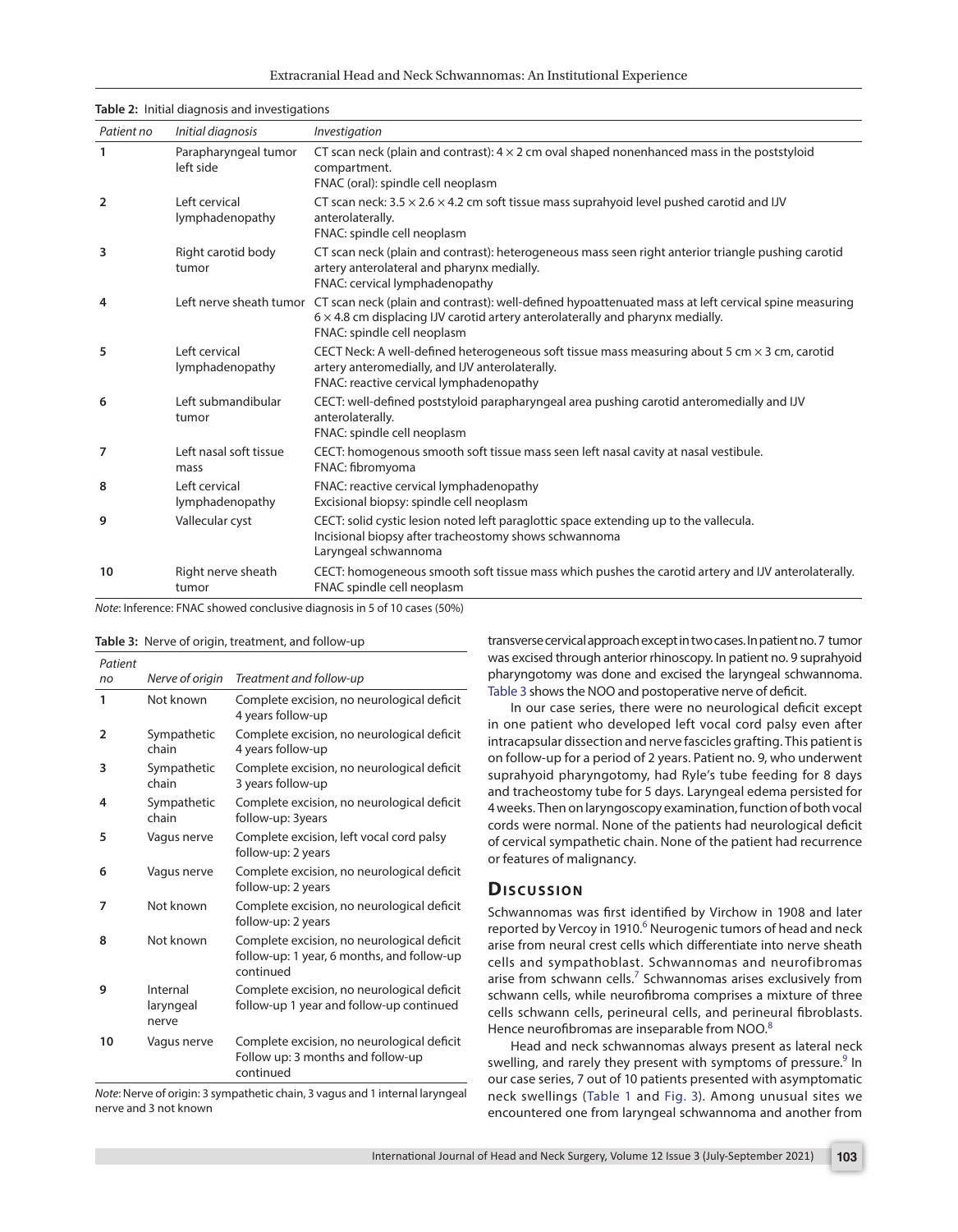nasal cavity schwannoma. One patient presented with unilateral tonsillar enlargement.

In this study group, preoperative diagnosis had different differential diagnosis like cervical lymphadenopathy, submandibular tumor, vallecular cyst, parapharyngeal tumor. As schwannomas are rare, preoperative clinical diagnosis is difficult. Furthermore, these tumors are often not considered for differential diagnosis.<sup>[3](#page-4-2)</sup> In our case, only one patient was suspected of having nerve sheath tumor because of earlier experience ([Table 2](#page-2-0)). In vagal schwannomas, clinical sign elicited is paradoxical cough on palpating the mass which was present in our case.<sup>10</sup> In head and neck schwannomas, 10% are from vagal and cervical sympathetic nerve. $^{11}$  In our series, three patients were from vagus nerve (30%) and four patients from sympathetic nerve (30%).

<span id="page-3-2"></span>Radiological investigation is helpful in the diagnosis of spindle cell neoplasm from other tumors like carotid body tumors, paragangliomas, and vallecular cyst. CT scan/MRI scan is helpful in differentiating schwannomas from others. These investigation can also be helpful to know the NOO of schwannomas.

On CT scan, these masses showed as soft tissue mass with homogenous contrast enhancement. In big schwannomas, changes such as cystic degeneration associated with mucinous degeneration were noted as heterogeneous enhancement on



**[Fig. 2:](#page-1-4)** Common presentation of schwannoma in the neck

<span id="page-3-4"></span>CT scan[.12](#page-4-9) Preoperatively CT scan is helpful in differentiating vagal schwannoma from sympathetic schwannomas.

From anatomical aspect, the carotid sheath contains the carotid artery, the internal jugular vein, and vagus nerve. The carotid sympathetic ganglion descends medioposterior aspect to the carotid sheath.

Accordingly, when vagal schwannomas enlarge, the internal jugular vein is displaced laterally and carotid artery is displaced medially with separation of carotid and internal jugular vein (IJV). In contrast, when a sympathetic schwannoma is enlarged, the carotid sheath is displaced anterolaterally not displacing the internal jugular vein and carotid artery. On CT scan, the displacement of the major vessels can be made out to diagnose vagal and sympathetic schwannomas.<sup>12</sup> [Figure 4](#page-4-10) shows CT scan of vagal and sympathetic schwannomas.

<span id="page-3-5"></span><span id="page-3-3"></span>In our case series, all sympathetic schwannomas are distinguished from vagal schwannoma on CT scan. MRI scan is a better option than CT scan if it is available. In our cases series, none of them had MRI scan because patients had already undergone CT scan. If the tumor is from small sensory nerve, origin could not be made out by clinical diagnosis. Ultrasound is a cost-effective modality investigation, but specific signs of schwannomas such as split fat sign, fascicular sign, and target sign can be well appreciated along with NOO in MRI scan. In our study, NOO can be made out in six cases (60%). The FNAC is still controversial; the majority of the authors do not recommend open or needle biopsy for those masses<sup>[3](#page-4-2)</sup> because of the difficulties arise rises during complete excision of the tumor. In our cases, FNA showed spindle neoplasm in five cases (50%), and inconclusive in four cases. In one case (patient no. 9) incisional biopsy was done after tracheostomy because of large laryngeal schwannoma. Hence, FNAC is conclusive in five cases. FNAC is a better option than incisional biopsy, and it should be done after radiological investigation (CT/MRI scan) to rule out carotid body tumor/paragangliomas.

FNAC is based on characteristic Antoni A and Antoni B. Antoni A areas are composed of interlacing bundles of spindle cells (Schwann cells) with wavy or oval nuclei, eosinophilic cytoplasm, and indistinct cytoplasmic borders. Intranuclear vacuoles may be present. Antoni B areas are hypocellular and less compact than Antoni A areas. They consist of haphazardly arranged spindle cells in a loose myxoid or hyalinized stroma containing a few

<span id="page-3-1"></span><span id="page-3-0"></span>

**[Figs 3A and B:](#page-2-1)** Sympathetic schwannoma (star: tumor, dot: carotid artery, triangle: IJV)